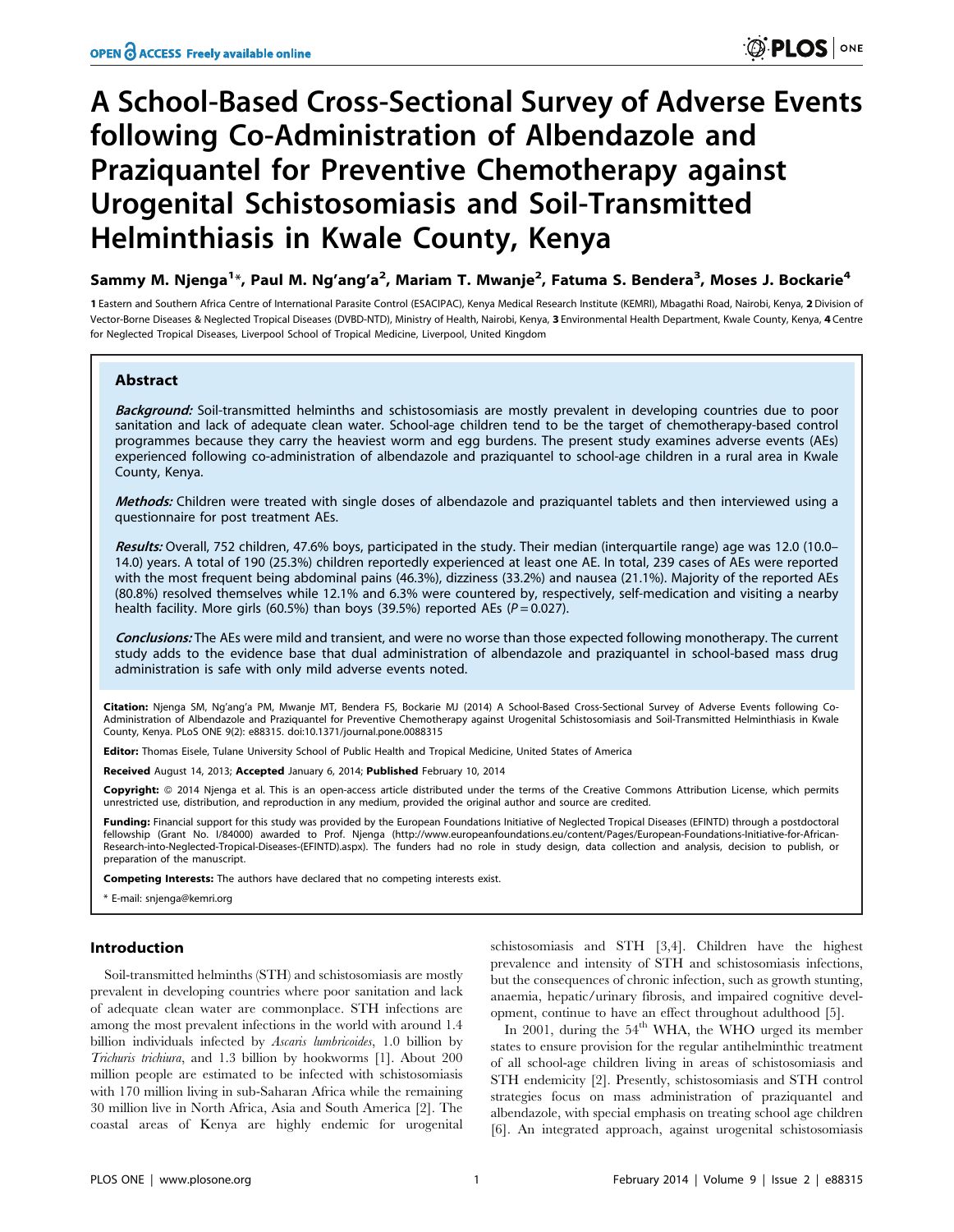and STH using praziquantel and albendazole, respectively, has been shown to be effective at reducing prevalence and intensity of infections in several countries in sub-Saharan Africa in various programmes [7,8]. These orally administered drugs are affordable, efficacious and safe for the large-scale treatment of human populations [9,10]. Further, they are given as single dose tablets and are therefore expected to ensure greater compliance [11]. School-aged children tend to be the target of chemotherapy-based control programmes because they carry the heaviest worm and egg burdens. This is due, in part, to their hygiene and behavioural practices, determining higher exposures and rates of acquisition of infection [12].Treatment of children is also likely to be more successful in averting the development of subsequent, more serious disease sequelae because earlier stages of infection-induced pathology may be reversible if treated promptly [13].

In 2009, a research project to evaluate a pilot schistosomiasis/ STH control programme and its integration with the national LF elimination programme was established in Kwale District, Kwale County, Kenya. Kwale has previously been shown to be highly endemic for urogenital schistosomiasis and STH [14–16]. The aim of the present study was to determine the safety of coadministration of albendazole and praziquantel to school-age children for control of STH and urogenital schistosomiasis.

## Methods

#### Ethical Statement

Permission to conduct the current study, including review and approval by the Scientific Steering and Ethical Review Committees, was obtained from Kenya Medical Research Institute (KEMRI). The district education office, district health office, local leaders, teachers and parents were informed about the study in the area. Written informed consent was obtained, from a guardian, caretaker or a parent, for each of the participants in the study. Besides, oral informed consent was obtained from the study participants. No respondent's identifiers were included in the dataset used for these analyses. The dataset is available, for free, upon making a written request to the corresponding author.

## Study Site

The study was conducted in Mwaluphamba Location, Matuga District, Kwale County, Kenya. The district covers an area of 1,043 km2 and has an estimated population of 151,978 residents [17]. The study area was previously described in a related publication by Njenga et al [14]. Mwaluphamba Location is situated in a rural setting of Matuga District bordering a drier Kinango District in the West. The district experiences a bimodal rainfall pattern with long rains occurring between mid-March and June while the short rains occur between October and December. The majority of the residents of the study area practice subsistence farming.

## Study Design and Population

The population involved in the present cross-sectional study included 752 school-age children from five sentinel schools, namely; Maponda (161), Miatsani (140), Mirihini (155), Kajiweni (167) and Mlafyeni (129).

## Treatment

In the month of July, 2010, children from the five schools received the first round of combination therapy. They were treated with a single dose of praziquantel (Prazitel®, Cosmos Ltd) using the dose pole method to determine the number of tablets to be administered to each child [9]. Additionally, the children were treated for soil-transmitted helminths using a single dose of albendazole 400 mg tablets (Unibazole®, Universal Pharmacy  $(K)$ ) Ltd). The programme, through the teachers, requested parents/ guardians to provide a morning meal to the children on the day the MDA took place. Further, schoolteachers, who participated in the distribution of study drugs, were given a one day training facilitated by district health and education officers who were assisted by a national team from the Ministries of Health and Education and the research team from KEMRI.

#### Data Collection and Statistical Analysis

One week after the administration of the medications, the children were interviewed for AEs using an intervieweradministered structured questionnaire. Details of the AEs experienced 48 hours post treatments, if any, were recorded. The reported AEs were classified as defined in the WHO guidelines whereby mild AEs were defined as undesirable experiences associated with use of the antihelmithics but not affecting daily activities (e.g. playing) whereas moderate AEs were defined as those affecting performance of daily activities. Severe AEs were defined as those requiring total rest and/or medication while serious AEs were defined as those that were life-threatening requiring admission to hospital [18,19].

Data were entered into a computer using Microsoft Excel and then exported to IBM SPSS Statistics 19.0 for analyses. Appropriate descriptive statistics were computed. Chi-square  $(\chi^2)$ test was used to compare proportions. Statistical significance was set at  $p < 0.05$ .

## Results

A total of 752 school-aged children, 47.6% of whom were boys, were interviewed for AEs experienced following administration of albendazole and praziquantel tablets. Their median age was 12.0 years (interquartile range: 10.0 to 14.0 years) with a majority of them (70.7%) being in the age category of 10–14 years as shown in Table 1.

After taking the medications, 190 (25.3%) children reported experiencing at least one AE as shown in Figure 1. The number of respondents who experienced one and two AEs were 146 (19.4%) and 36 (4.8%), respectively. Only eight respondents (1.0%) experienced more than two AEs.

Table 2 presents the description and frequencies of AEs reported by the school children interviewed. Overall, 239 cases of AEs were reported with abdominal pain being the most commonly reported AE. The other commonly reported AEs

Table 1. Characteristics of the respondents.

| Variable             | Number $(n = 752)$ | $\%$ |  |
|----------------------|--------------------|------|--|
| Gender               |                    |      |  |
| Male                 | 358                | 47.7 |  |
| Female               | 393                | 52.3 |  |
| No response          | 1                  | 0.1  |  |
| Age category (years) |                    |      |  |
| < 10                 | 76                 | 10.1 |  |
| $10 - 14$            | 532                | 70.7 |  |
| >14                  | 144                | 19.1 |  |

doi:10.1371/journal.pone.0088315.t001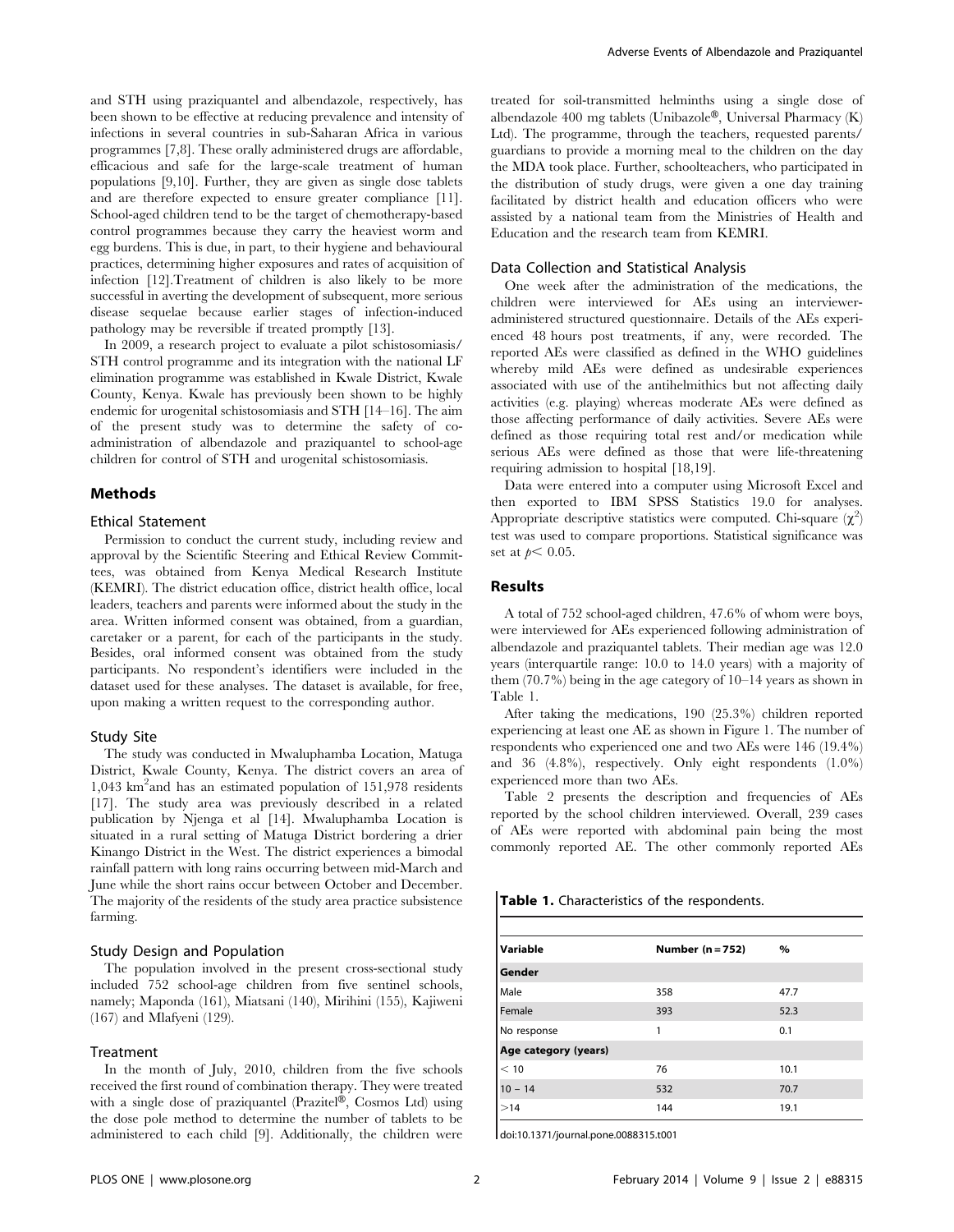

Figure 1. Distribution of the number of adverse events experienced.

doi:10.1371/journal.pone.0088315.g001

included dizziness, nausea, head ache and vomiting. Of the 239 AEs reported, majority (84.0%) lasted a day or less.

The majority of the reported AEs were mild (166, 69.5%) while moderate and severe AEs constituted 23.8% (57) and 6.3% (15) of the total AEs reported respectively (Table 3). All the respondents who reported having experienced one or more AEs opined that the AEs were related to the study medications except for one respondent whose response was unavailable. Majority of the reported AEs (193, 80.8%) did not involve any intervention measures to mitigate those undesired events. Only 6.3% cases were reported to have involved seeking medical attention in a nearby hospital while 12.1% were countered by self-medication involving taking painkillers and anti-allergy drugs available in kiosks as Panadol® (paracetamol) and Piriton® (chlorpheniramine), respectively.

Table 2. Description and frequency of reported adverse events.

| <b>Description</b>                | Number $(n=239)$ | %    |
|-----------------------------------|------------------|------|
| <b>Nature of adverse event</b>    |                  |      |
| Abdominal pain                    | 89               | 37.2 |
| <b>Dizziness</b>                  | 44               | 18.4 |
| Nausea                            | 40               | 16.7 |
| Headache                          | 33               | 13.8 |
| Vomiting                          | 10               | 4.2  |
| <b>Drowsiness</b>                 | 13               | 5.4  |
| Urination*                        | 5                | 2.1  |
| Itching                           | 5                | 2.1  |
| <b>Duration of adverse events</b> |                  |      |
| 1 day or less                     | 199              | 83.3 |
| More than a day                   | 38               | 15.9 |
| No response                       | $\overline{2}$   | 0.8  |

\*Polyuria (3) and dysuria (2).

doi:10.1371/journal.pone.0088315.t002

Table 3. Characteristics of the children who experienced adverse reactions.

| Variable    | No. $(n = 190)$ | $\%$ | $p$ -value |
|-------------|-----------------|------|------------|
| Age (years) |                 |      |            |
| $<$ 10      | 17              | 8.9  | 0.117      |
| $10 - 14$   | 127             | 66.8 |            |
| >14         | 46              | 24.2 |            |
| Sex         |                 |      |            |
| Male        | 75              | 39.5 | 0.027      |
| Female      | 115             | 60.5 |            |

doi:10.1371/journal.pone.0088315.t003

Gender was significantly associated with AEs with more girls than boys reporting to have experienced AEs to the study drugs  $(60.5\%$  versus 39.5%,  $P = 0.027$ ). Investigations into the age categories showed that more children in the 10 to 14 years age category (66.8%) had had adverse reactions as compared to those in other age categories though this was not statistically significant (Table 3).

Overall, no AE was rated by the respondents as serious while only a few AEs were rated as severe (23, 6.5%) as shown in Figure 2. The 23 cases of AEs were reportedly taken to hospital for treatment though no admissions were done. These severe AEs were constituted by vomiting (21.1%), stomachaches (11.9%) and headaches (8.9%).

Table 4 presents the relationship between gender and the type of AEs. Generally, more AEs were reported by girls than boys except for drowsiness. Nevertheless, this trend was not significant, statistically, but for dizziness (30.6% for boys versus 69.4% for girls,  $\chi$ 2 = 6.114, df = 1, p = 0.013).

#### Discussion

A substantial proportion of children (25%) reported having experienced one or more AEs following co-administration of



Ratings of the adverse effects

Figure 2. Severity of the adverse events. doi:10.1371/journal.pone.0088315.g002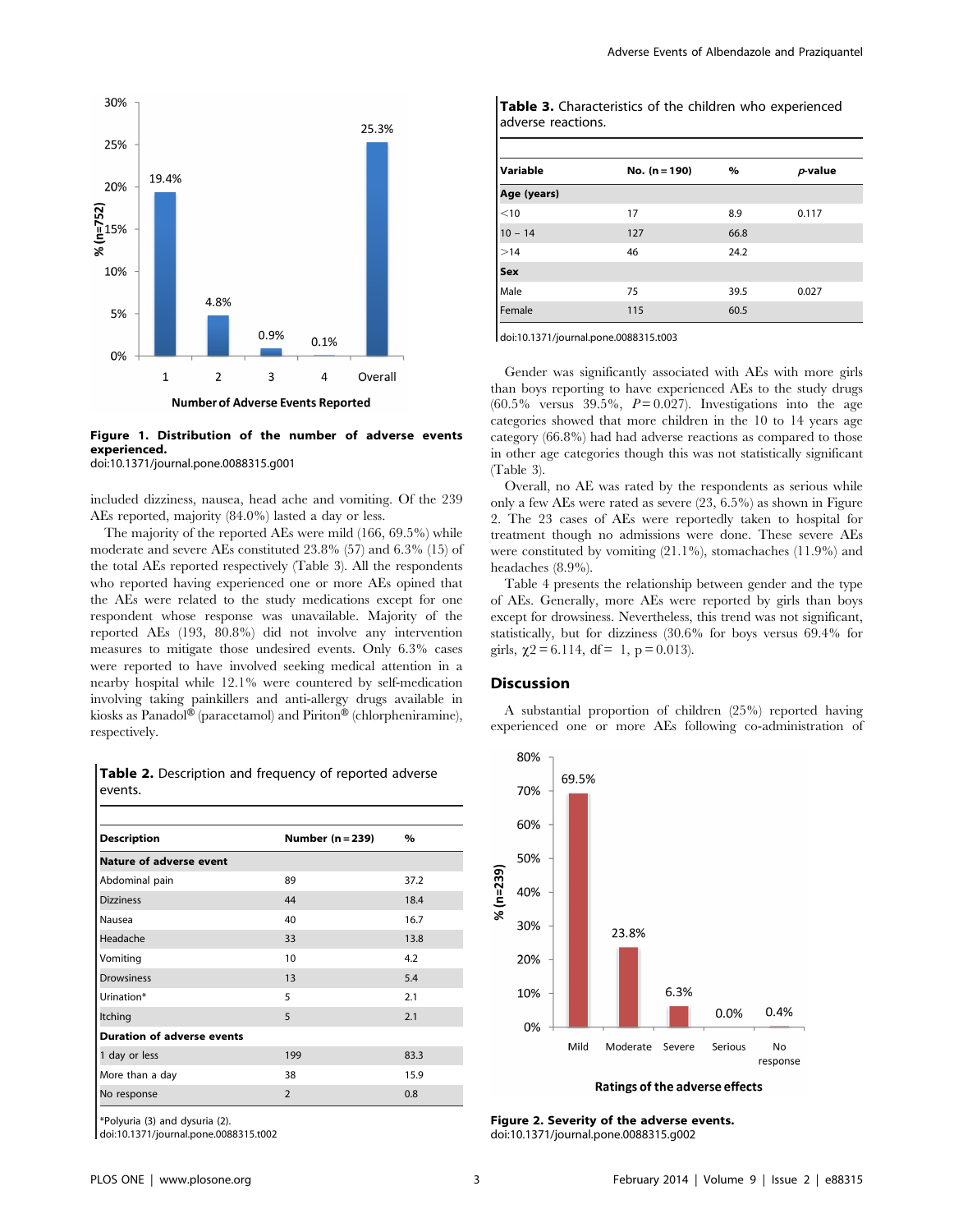Table 4. Association between adverse events and gender.

| <b>Adverse Event</b> | $Total(n = 752)$ | Male (n = 358) | Female $(n = 393)$ | $\chi^2$ | df           | $P$ -value |
|----------------------|------------------|----------------|--------------------|----------|--------------|------------|
| Stomachache          |                  |                |                    |          |              |            |
| Yes                  | 88               | 41(46.6%)      | 47(53.4%)          | 0.047    | 1            | 0.829      |
| No                   | 663              | 317(47.8%)     | 346(52.2%)         |          |              |            |
| Headache             |                  |                |                    |          |              |            |
| Yes                  | 33               | 13(39.4%)      | 20(60.6%)          | 0.948    | $\mathbf{1}$ | 0.330      |
| No                   | 718              | 345(48.1%)     | 373(51.9%)         |          |              |            |
| <b>Dizziness</b>     |                  |                |                    |          |              |            |
| Yes                  | 49               | 15(30.6%)      | 34(69.4%)          | 6.114    | 1            | 0.013      |
| No                   | 702              | 343(48.9%)     | 359(51.1%)         |          |              |            |
| <b>Vomiting</b>      |                  |                |                    |          |              |            |
| Yes                  | 10               | $3(30.0\%)$    | 7(70.0%)           | 1.268    | $\mathbf{1}$ | 0.260      |
| No                   | 741              | 355(47.9%)     | 386(52.1%)         |          |              |            |
| <b>Drowsiness</b>    |                  |                |                    |          |              |            |
| Yes                  | 13               | $9(69.2\%)$    | 4(30.8%)           | 2.465    | 1            | 0.116      |
| No                   | 738              | 349(47.3%)     | 389(52.7%)         |          |              |            |

doi:10.1371/journal.pone.0088315.t004

albendazole and praziquantel tablets. However, most of these AEs were mild and resolved within a day or two. The AEs reported in the current study included gastrointestinal disturbances such as abdominal pain, nausea and vomiting. Headaches, drowsiness and dizziness were also reported as AEs. Adoubryn et al [20] conducted a similar study in Biankouma, Côte d'Ivoire and found the frequency of AEs to be 40.8%, which is higher than in the current study. In another study, N'Goran et al found 33.3% of school children treated with praziquantel alone experienced one side effect AE or more which is also much higher compared to the present study [21]. A study on the side effects of praziquantel in a community of western Côte d'Ivoire, however, found a lower prevalence of side effects compared to the current study with only 12.5% of the individuals reporting one or more side effects 24 hours post-treatment [22]. The results of the current study are discordant with those from a study done in Southern Ethiopia where 83% of children treated with praziquantel alone complained that they experienced two or more treatment-related symptoms suggestive of side effects of the drug [23]. The reasons for the variations in proportions of AEs experienced after antihelminthic treatment could probably be due to dissimilar intensities of parasites as well as differences in socio-economic status, types of foods and environmental conditions associated with the diverse populations. Nevertheless, all the studies were in agreement with the current study by rating the side effects as mild.

By and large, the proportion of children who reportedly experienced AEs is comparable to what has been observed in other studies involving praziquantel whereby a higher proportion of respondents are reported to experience AEs as compared to albendazole. Indeed, a review by Horton (2000), reported that incidences of side effects associated with albendazole at the doses used for the treatment of intestinal helminths are very low, mild and self-limiting with only gastrointestinal side effects occurring with an overall frequency of just greater than 1% [24]. Side effects due to praziquantel, however, have been reported to occur in 30– 60% of the patients, but, just like for albendazole, they are also mild and transient and disappear within 24 hours [21,25,26]. The most prevalent AE in the present study was abdominal pain (37.2%), followed by dizziness (18.4%) and nausea (16.7%). Other

researchers have also found abdominal pain to be the most common AE reported after administration of praziquantel and/or albendazole. Studies conducted among school children in different parts of Kenya where intestinal schistosomiasis is endemic also found abdominal pain to be the most frequently reported AE following treatment [26,27]. Further, a double-blind placebocontrolled study involving 11500 children from China, Kenya and Philippines concluded that AEs due to co-administrations of both albendazole and praziquantel are no worse than those observed with praziquantel alone and the main side effects are abdominal pain and headache [28].

The current study reported no serious life-threatening AEs. In fact, only 15(6.3%) respondents reported severe AEs while the rest were either were mild (69.5%) or moderate AEs (23.8%). The frequencies of side effects and also severity have been loosely linked to the proportion of the dying parasites and the subsequent release of their products [27,29]. The abdominal pain may be related to a direct pharmacologic effect on the parasite, and possibly to a massive shift or death of worms in the mesenteric veins, which may lead to congestion and ultimately acute intestinal colic [29].

Significantly more girls than boys experienced AEs in the current study. A study by Raso et al using praziquantel alone reported abdominal pain to occur more frequently in women than men [17]. The reasons for differences in occurrence of AEs between males and females is unclear but could be due to physiological differences.

The current study's limitations include the unavailability parasitological data which would have enriched the discussion since adverse effects are usually related to infection intensity. Moreover, having such data would allow comparisons with other published studies in the field. The delay before administering the interview seems too long, particularly given the age of the children and this may have lead to recall bias.

## Conclusions

Generally, a range of AEs were associated with the current drugs used in the treatment of schistosomiasis and STH, i.e.,